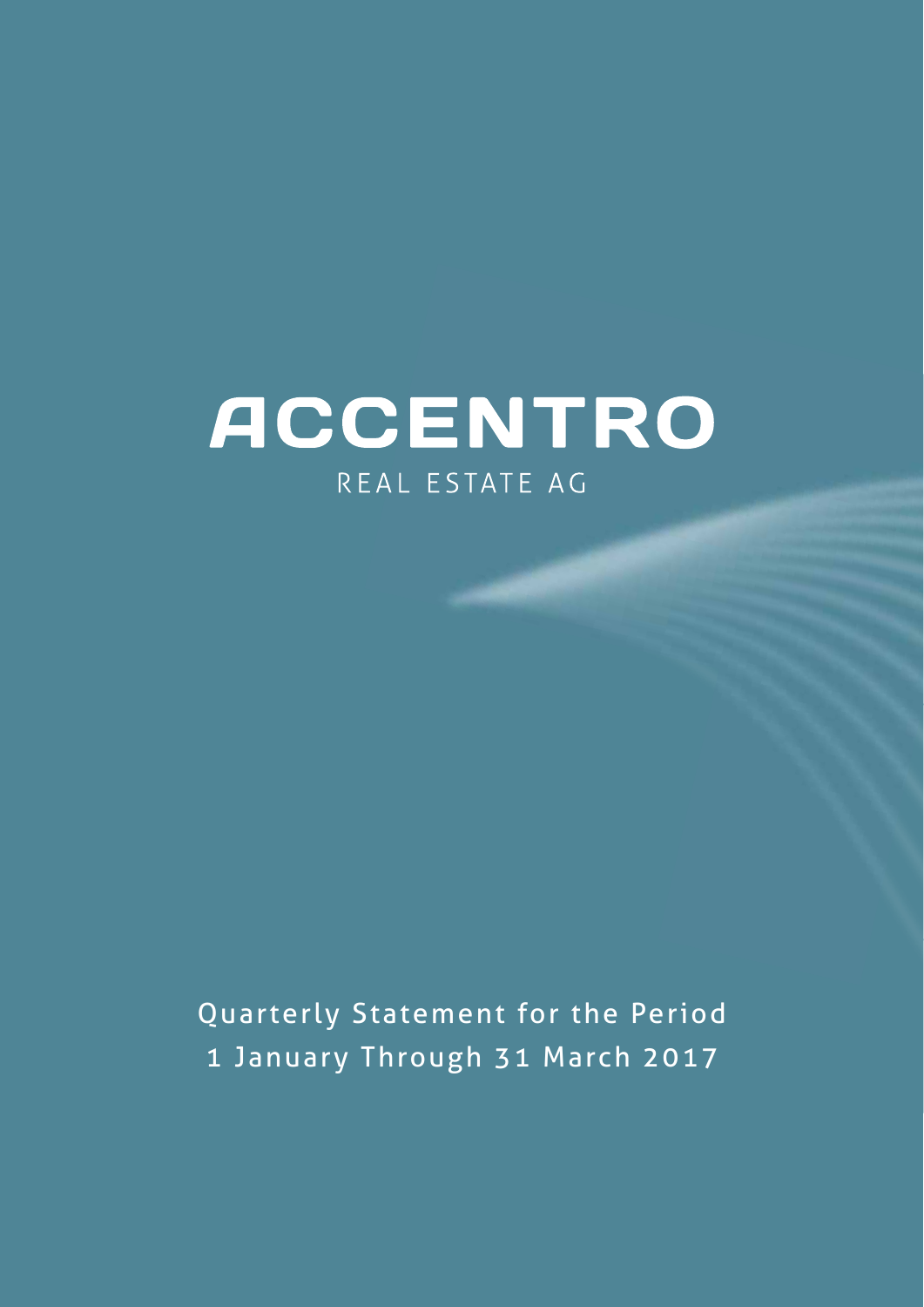**O** Overview Key Financial Data

| <b>ACCENTRO Real Estate AG</b> | <b>First Quarter 2017</b><br>01 Jan. $2017 -$<br>31 March 2017 | First Quarter 2016<br>01 Jan. $2016 -$<br>31 March 2016 |
|--------------------------------|----------------------------------------------------------------|---------------------------------------------------------|
| <b>Income Statement</b>        | <b>TEUR</b>                                                    | <b>TEUR</b>                                             |
| Gross profit                   | 6,593                                                          | 7,131                                                   |
| <b>EBIT</b>                    | 4,878                                                          | 5,962                                                   |
| <b>EBT</b>                     | 2,996                                                          | 4,320                                                   |
| Consolidated income            | 3,124                                                          | 2,213                                                   |

| <b>ACCENTRO Real Estate AG</b> | 31 March 2017 | 31 December 2016 |
|--------------------------------|---------------|------------------|
| <b>Balance Sheet Ratios</b>    | <b>TEUR</b>   | <b>TEUR</b>      |
| Non-current assets             | 19,522        | 18,897           |
| Current assets                 | 269,482       | 259,949          |
| Equity                         | 140,303       | 136,836          |
| Equity ratio                   | 45.6%         | 45.5%            |
| Total assets                   | 307,584       | 300,546          |

#### ACCENTRO Real Estate AG

| <b>Company Shares</b>                         |                       |
|-----------------------------------------------|-----------------------|
| Stock market segment                          | <b>Prime Standard</b> |
| <b>ISIN</b>                                   | DE000A0KFKB3          |
| <b>German Securities Code Number (WKN)</b>    | <b>AOKFKB</b>         |
| Number of shares on 31 March 2017             | 24,871,295            |
| Free float                                    | 13.70%                |
| Highest price (1 January 2017-31 March 2017)* | <b>EUR 12.05</b>      |
| Lowest price (1 January 2017-31 March 2017)*  | <b>EUR 7.34</b>       |
| Closing price on 31 March 2017*               | EUR 10.34             |
| Market capitalisation at 31 March 2017*       | EUR 257,169,190       |

\* Closing prices in Xetra trading

## Content

- **3** Letter to the Shareholders
- **4** Earnings, Financial and Asset Position
- **6** Supplementary Report
- **6** Forecast Report
- **7** Consolidated Balance Sheet
- **9** Consolidated Income Statement
- **11** Consolidated Cash Flow Statement
- **13** Consolidated Statement of Changes in Equity
- 1**4** The ACCENTRO Real Estate AG Share
- **16** Financial Calendar
- **16** Forward-looking Statements
- **17** Credits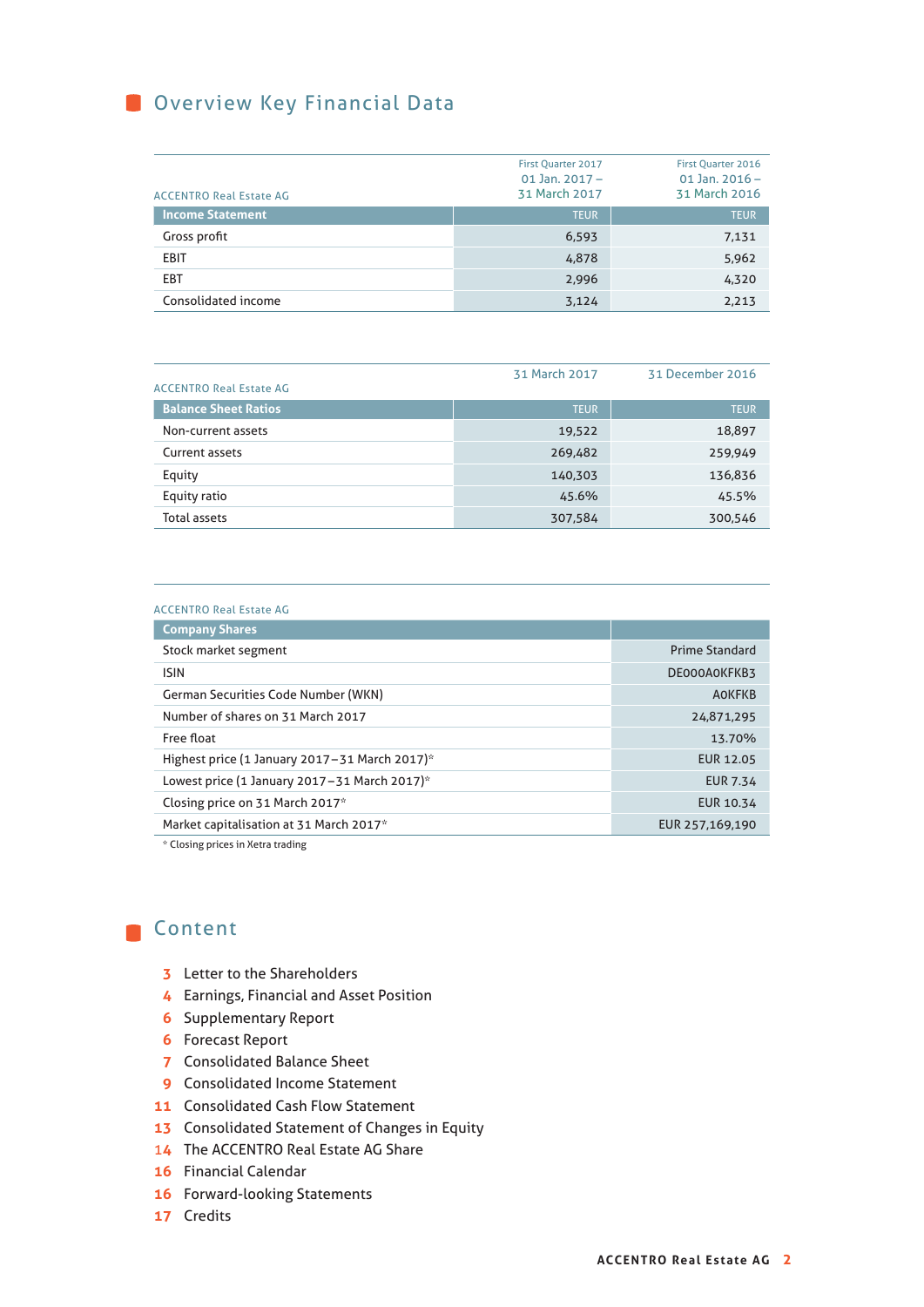## Letter to the Shareholders

Dear Shareholders, Dear Ladies and Gentlemen,

Our ongoing effort to expand in the field of housing privatisation continues:

During the ongoing year as of 1 May 2017, we already secured 882 units through sale and purchase agreements that had not yet been posted to accounts by year-end 2016. The single largest acquisition – by the number of residential units – was transacted in the greater Leipzig area (333 units). Leipzig is one of the most interesting swarm cities in Germany, and has for years ranked among the top ten of our Condominium Report by number of traded flats (placing 5th in the 2016 report, its latest edition). Both the square-metre price and the initial yield in the city remain well below the level of our core market in Berlin.

That being said, Berlin remains our most important market despite increased cost prices and hardening initial yields. As far as market size, market liquidity and number of potential buyers are concerned, no other market in Germany comes even close to our home market. Berlin totals as many condominium sales per year as Munich, Hamburg and Cologne combined. We do not share the opinion of the few market sceptics who foresee an end to the boom cycle in the German capital. All of the key fundamentals, especially the city's demographic trend and economic development (GDP, unemployment rate) keep following an upward trajectory at growth rates that clearly outperform the national average.

Accordingly, we have left our strategy in place for the time being: Berlin is our core market, and we will continue to expand our robust market position step by step. Wherever opportunities present themselves, we will moreover expand into other metro regions as announced, and will steadily enlarge our portfolio holdings in these new locations.

Q1 2017 proved to be yet another quarter with rather tidy figures, and it has strengthened our resolve to keep pursuing the chosen course.

Kind regards,

Jacopo Mingazzini Management Board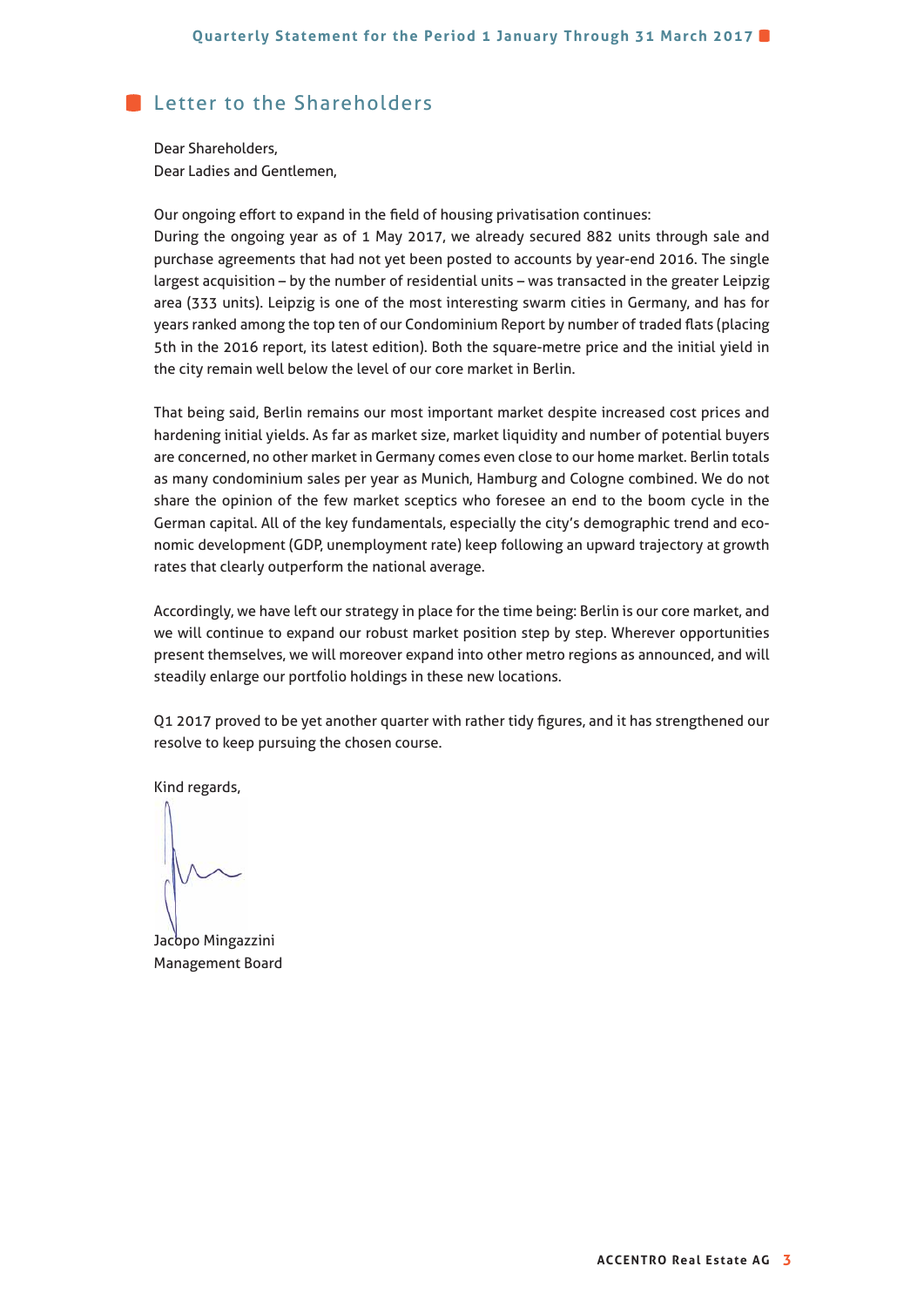## **Preliminary Remarks**

The regulatory requirements for quarterly reporting have changed across Europe. Going forward, ACCENTRO Real Estate AG will publish so-called quarterly statements for the first three and for the first nine months of a given financial year. The half-year report will remain as is. The new format of quarterly statements will present the consolidated income in slightly abbreviated form. ACCENTRO Real Estate AG is convinced that the new format is perfectly capable of delivering all relevant information to its shareholders.

ACCENTRO Real Estate AG had divested itself almost entirely of its portfolio properties by December 2016, and thereby transformed into a pure trading entity. The remaining portfolio properties are to be sold off in the course of the 2017 financial year. These properties are recognised in the balance sheet as non-current assets held for sale. Earnings and expenses associated with the properties are recognised in the income statement under "discontinued operation." The elimination of the "Portfolio" segment obviates the need for segment reporting, and the practice will be discontinued accordingly as of the 2017 financial year. The figures for the reference period January through March 2016 were adjusted.

All monetary figures in this report are stated in euro (EUR). Both individual and total figures represent the value with the smallest rounding difference. Accordingly, adding the values of the individual line items may result in minor differences compared to the sum totals posted.

## **Earnings, Financial and Asset Position**

#### **Earnings Position**

The ACCENTRO Group's key revenue and earnings figures for the continuing operation developed as follows during the first three months of the 2017 financial year:

|                                                |                    | 3 months 2017 3 months 2016 |
|------------------------------------------------|--------------------|-----------------------------|
|                                                | <b>EUR</b> million | <b>EUR</b> million          |
| Revenues                                       | 20.8               | 20.5                        |
| <b>EBIT</b>                                    | 4.9                | 6.0                         |
| Consolidated income from continuing operations | 3.0                | 2.6                         |

The consolidated revenues came to EUR 20.8 million by the end of the first three months of the 2017 financial year, and thereby remained on a level with the prior-year quarter.

The consolidated income by the end of the reporting period equalled EUR 3.0 million (reference period: EUR 2.6 million) and thus matched the bracket we predicted when revising our forecast at mid-year 2016.

At EUR 0.7 million, total payroll and benefit costs slightly exceeded the prior-year level of EUR 0.6 million, an increase attributable to the expansion of our workforce during the 2016 financial year.

The net interest result for the first quarter of 2017 equalled EUR -1.9 million and therefore below the figure for the reference period (EUR  $-1.7$  million). The rise in interest expenses reflects the buy-back of the bond that had been issued in November 2013 over an amount of EUR 10 million, as announced on 31 March 2017. As a result, the effective interest expense,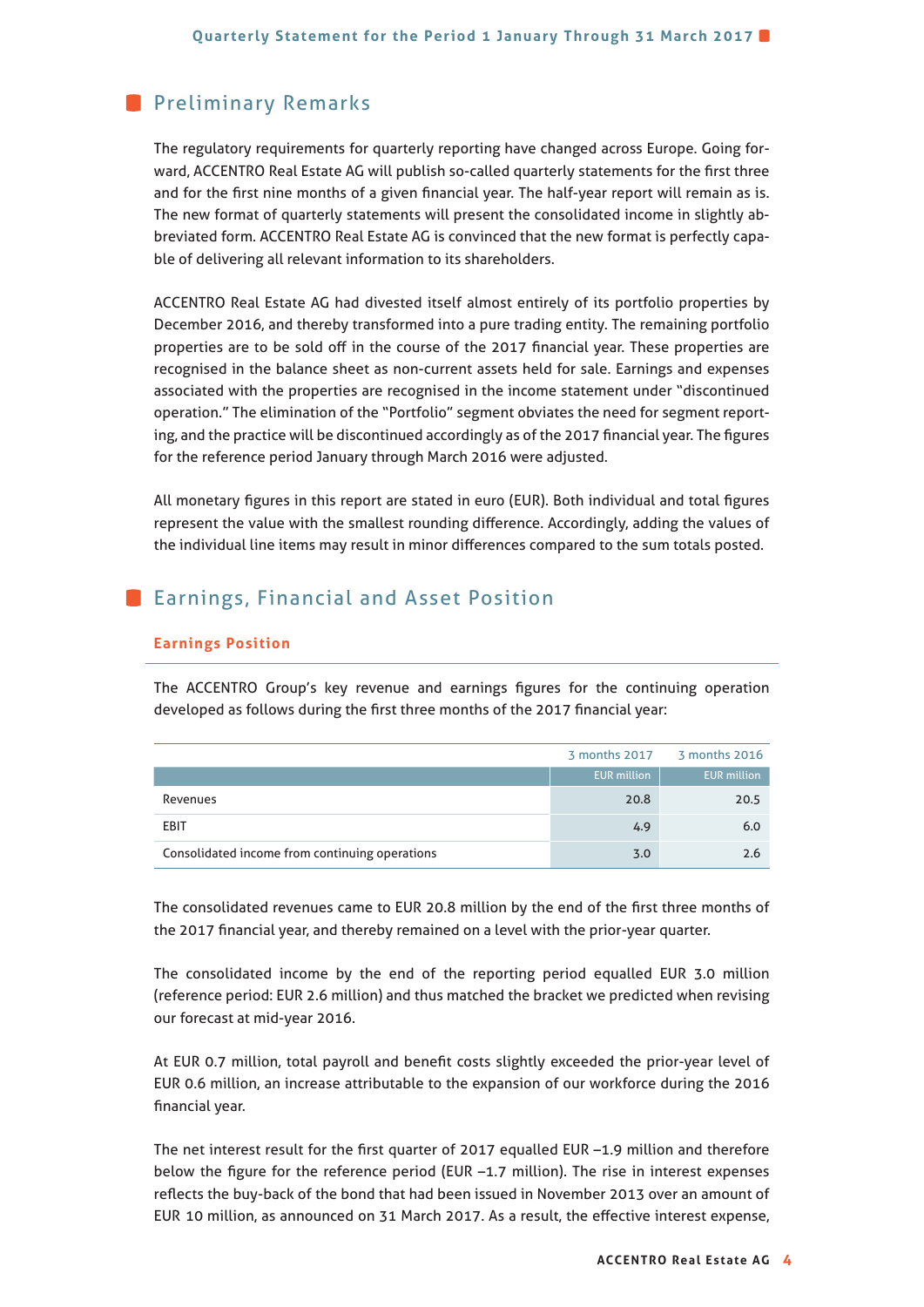which would have spread over the remaining lifetime of 17 months if it had not been terminated, is spread over a period of just 4 months ending in June 2017.

The earnings before taxes equalled EUR 3.0 million, down from EUR 4.3 million by the end of the prior-year quarter. Taking into account income taxes of EUR –0.4 million (reference period: EUR –1.7 million), this results in a consolidated income of EUR 3.0 million (reference period: EUR 2.6 million) for the continuing operation. The low income tax expense during the reporting period is attributable to the initial recognition of deferred tax assets on losses carried forward for the Gehrensee portfolio, which was acquired in December 2016.

#### **Financial Position**

| Key Figures from the Cash Flow Statement (Continuing and Discontinued Operations Combined) |                    |                    |  |  |
|--------------------------------------------------------------------------------------------|--------------------|--------------------|--|--|
| 3 months 2016<br>3 months 2017                                                             |                    |                    |  |  |
|                                                                                            | <b>EUR</b> million | <b>EUR</b> million |  |  |
| Cash flow from operating activities                                                        | $-8.3$             | 7.8                |  |  |
| Cash flow from investment activities                                                       | 3.3                | 17.6               |  |  |
| Cash flow from financing activities                                                        | 3.3                | $-11.3$            |  |  |
| Net change in cash and cash equivalents                                                    | 32.0               | 14.1               |  |  |
| Cash and cash equivalents at the beginning of the period                                   | 15.1               | 7.0                |  |  |
| Cash and cash equivalents at the end of the period                                         | 13.5               | 21.1               |  |  |

During the first three months of 2017, the cash flow from operating activities amounted to EUR -8.3 million (reference period: EUR 7.8 million). The cash flow from operating activities breaks down into the cash profit for the period and cash-effective changes in current working capital. A positive impact on the cash flow from operations was generated by rent payments and the amounts deposited in return for inventory properties sold. The operating cash flow is burdened by the sum total of operating expenditures, including the income tax payments and payments toward the acquisition of inventory properties. The expansion of the inventory assets, which continued according to plan during the first quarter of 2017, precipitated a negative cash flow from current operations as predicted.

The cash flow from investment activities amounted to EUR 3.3 million during the reporting period (reference period: EUR 17.6 million). In analogy to the reference period, this reflects essentially the payments made by buyers toward the investment properties sold to them, which are associated with the discontinued operation.

The cash flow from financing activities amounted to EUR 3.3 million during the reporting period (reference period: EUR –11.3 million), and breaks down into new loans taken out toward the expansion of the property stock held as inventory assets, payment outflows for the principal repayment of loans associable with properties sold from the inventory assets, and the principal repayment of bonds and financial liabilities.

Cash and cash equivalents amounted to EUR 13.5 million as of 31 March 2017, compared to EUR 15.1 million by 31 December 2016.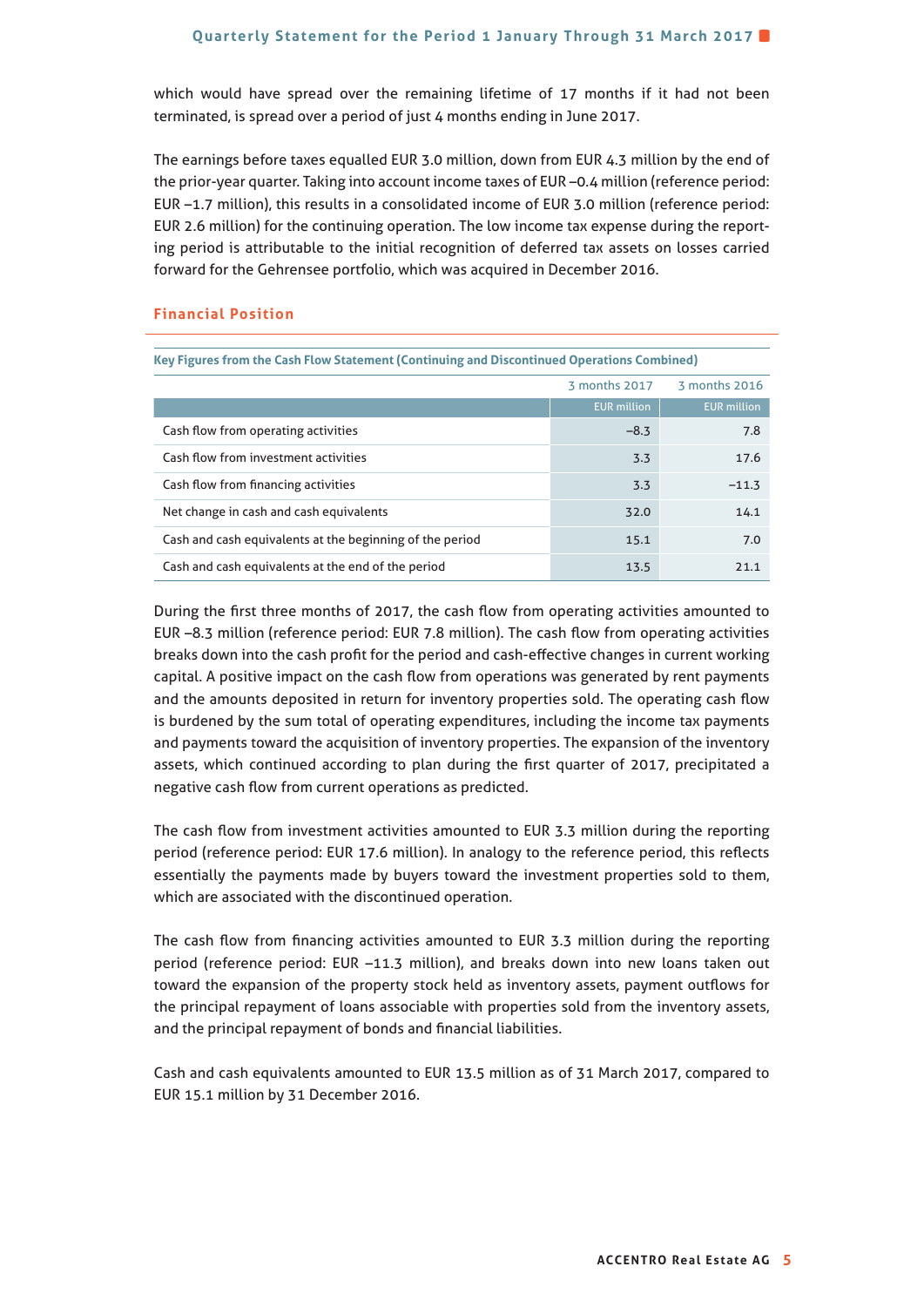#### **Quarterly Statement for the Period 1 January Through 31 March 2017**

During the reporting period, the shareholders' equity of the ACCENTRO Group rose from EUR 136.8 million as of 31 December 2016 to EUR 140.3 million by 31 March 2017. The increase is almost entirely due to the consolidated income from continuing and discontinued operations of EUR 3.1 million. It implies an equity ratio of 45.6%, which means that the equity ratio is essentially the same as the one reported by the balance sheet date of the previous financial year (45.5%).

#### **Asset Position**

The total assets increased by EUR 7.0 million since the balance sheet date of 31 December 2016 as they climbed to a total of EUR 307.6 million. The main reason for the growth is the expansion of the inventory assets by EUR 11.0 million.

At EUR 65.4 million, non-current liabilities have remained largely the same since the balance sheet date of the previous financial year (EUR 65.2 million).

Current liabilities rose by EUR 3.4 million to EUR 101.9 million since the end of last year (EUR 98.5 million). The key factor behind the increase is the reclassification of the 2013/2018 bond terminated on 31 March 2017 from non-current to current liabilities, because it will be paid back on 26 June 2017. The decline in current financial liabilities by EUR 6.0 million had a converse effect.

#### **General Statement on the Group's Business Situation**

The economic situation of the ACCENTRO Group remained unchanged during the first three months of the 2017 financial year. The Management Board of ACCENTRO AG therefore reaffirms its account of the economic situation previously made in the 2016 annual report, which was published on 10 March 2017.

## **Supplementary Report**

No events of material significance for ACCENTRO Real Estate AG transpired between the balance sheet date of 31 March 2017 and the day on which the financial statements were compiled.

## **Forecast Report**

In its statement of account for the 2016 financial year, the Management Board of ACCENTRO AG predicted a top line sales growth in the double-digit range for the 2017 financial year, and moreover predicted earnings before interest and tax (EBIT) in a range between EUR 34 million and EUR 36 million. Given the present market situation on the key markets of ACCENTRO AG in combination with the persistently positive macroeconomic signals for 2017, the Management Board of ACCENTRO Real Estate AG reaffirms its forecast at this time.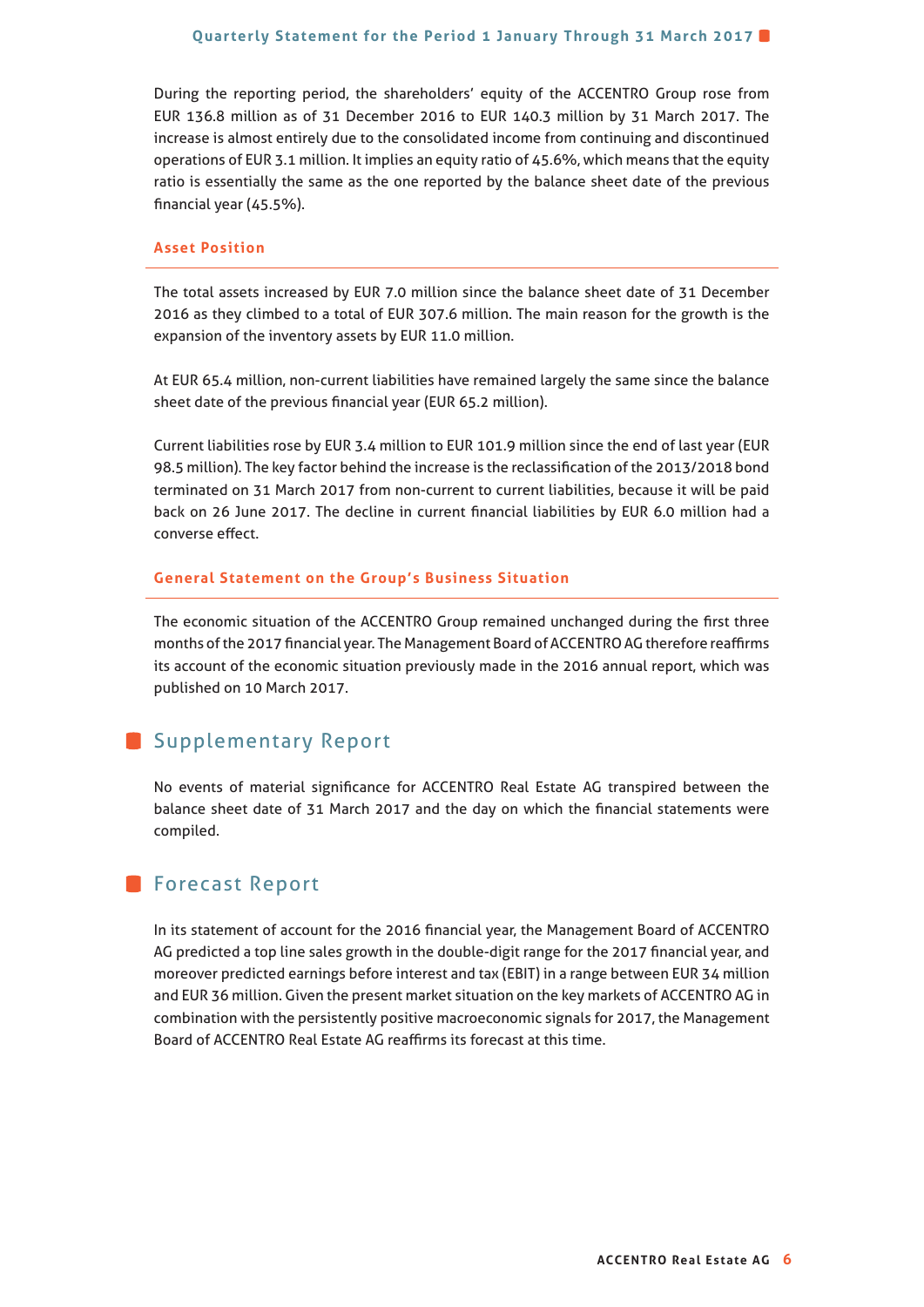# **Consolidated Balance Sheet**

|                                                        | 31 March 2017 | 31 Dec. 2016 |
|--------------------------------------------------------|---------------|--------------|
| <b>ACCENTRO Real Estate AG</b><br><b>Assets</b>        | <b>TEUR</b>   | <b>TEUR</b>  |
| <b>Non-current assets</b>                              |               |              |
| Goodwill                                               | 17,776        | 17,776       |
| Other intangible assets                                | 26            | 30           |
| Property, plant and equipment                          | 204           | 185          |
| Equity investments                                     | 125           | 26           |
| Equity interests accounted for using the equity method | 299           | 472          |
| Deferred tax assets                                    | 1,092         | 408          |
| <b>Total non-current assets</b>                        | 19,522        | 18,897       |
|                                                        |               |              |
| <b>Current assets</b>                                  |               |              |
| Inventory property                                     | 234,525       | 223,565      |
| Trade receivables                                      | 1,799         | 2,010        |
| Other receivables and other current assets             | 19,152        | 18,751       |
| Current income tax receivables                         | 480           | 480          |
| Cash and cash equivalents                              | 13,527        | 15,143       |
| <b>Total current assets</b>                            | 269,482       | 259,949      |
| Non-current assets held for sale                       | 18,580        | 21,700       |
| <b>Total assets</b>                                    | 307,584       | 300,546      |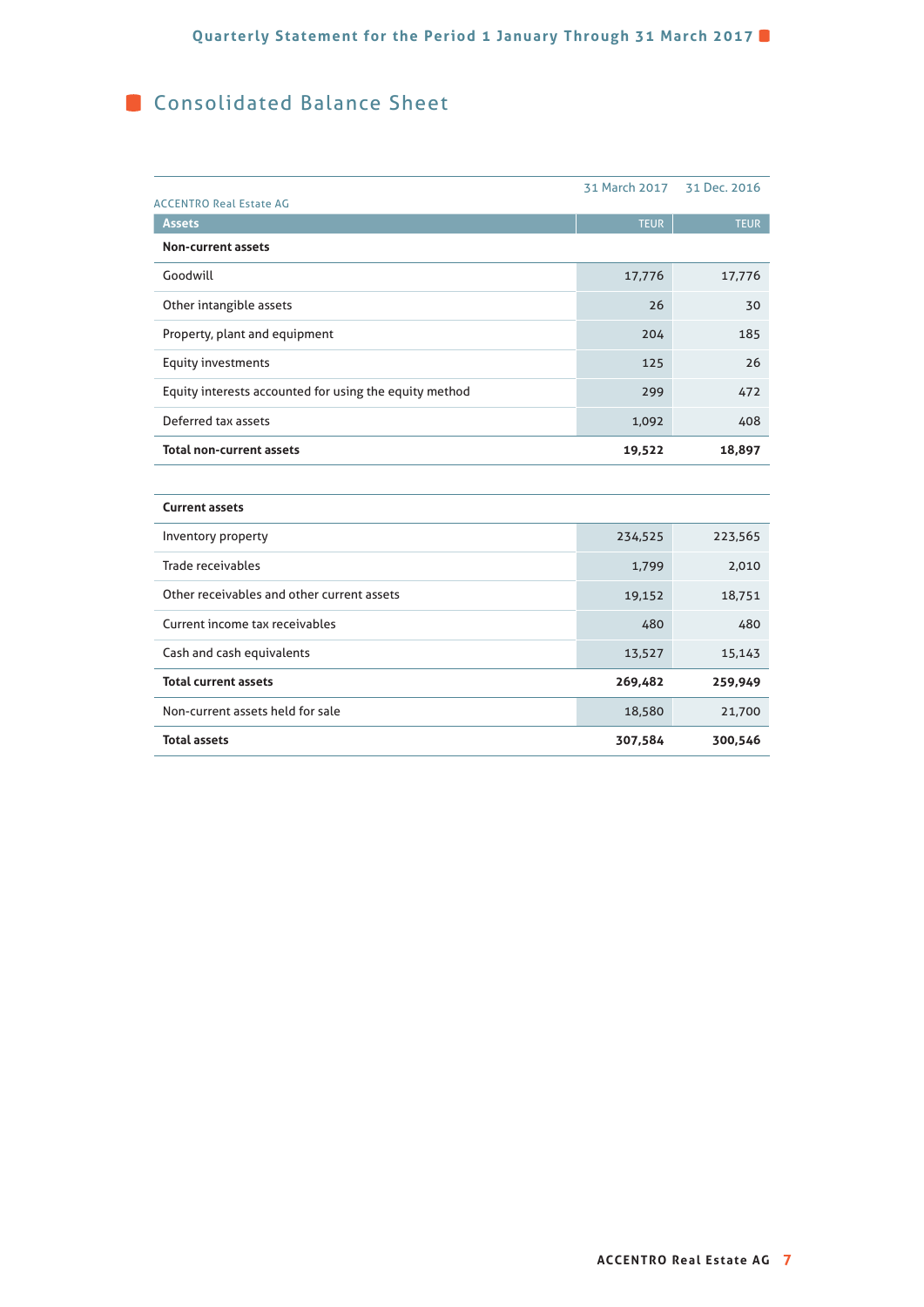# **Consolidated Balance Sheet**

|                                                  | 31 March 2017 | 31 Dec. 2016 |
|--------------------------------------------------|---------------|--------------|
| <b>ACCENTRO Real Estate AG</b><br><b>Equity</b>  | <b>TEUR</b>   | TEUR         |
| Subscribed capital                               | 24,871        | 24,734       |
| Capital reserves                                 | 53,385        | 53,180       |
| Retained earnings                                | 60,267        | 57,164       |
| Attributable to parent company shareholders      | 138,523       | 135,078      |
| Attributable to non-controlling companies        | 1,780         | 1,758        |
| <b>Total equity</b>                              | 140,303       | 136,836      |
|                                                  |               |              |
| <b>Liabilities</b>                               | <b>TEUR</b>   | <b>TEUR</b>  |
| <b>Non-current liabilities</b>                   |               |              |
| Provisions                                       | 17            | 17           |
| <b>Financial liabilities</b>                     | 53,133        | 42,716       |
| <b>Bonds</b>                                     | 11,753        | 21,644       |
| Deferred income tax liabilities                  | 515           | 851          |
| <b>Total non-current liabilities</b>             | 65,418        | 65,228       |
|                                                  |               |              |
| <b>Current liabilities</b>                       |               |              |
| Provisions                                       | 2,573         | 3,030        |
| <b>Financial liabilities</b>                     | 58,813        | 64,807       |
| <b>Bonds</b>                                     | 10,316        | 138          |
| Advanced payments received                       | 9,841         | 8,503        |
| Current income tax liabilities                   | 9,200         | 9,269        |
| Trade payables                                   | 2,642         | 3,365        |
| Other liabilities                                | 2,247         | 3,178        |
| <b>Total current liabilities</b>                 | 95,633        | 92,290       |
| Liabilities associated with assets held for sale | 6,231         | 6,192        |
| <b>Total equity and liabilities</b>              | 307,584       | 300,546      |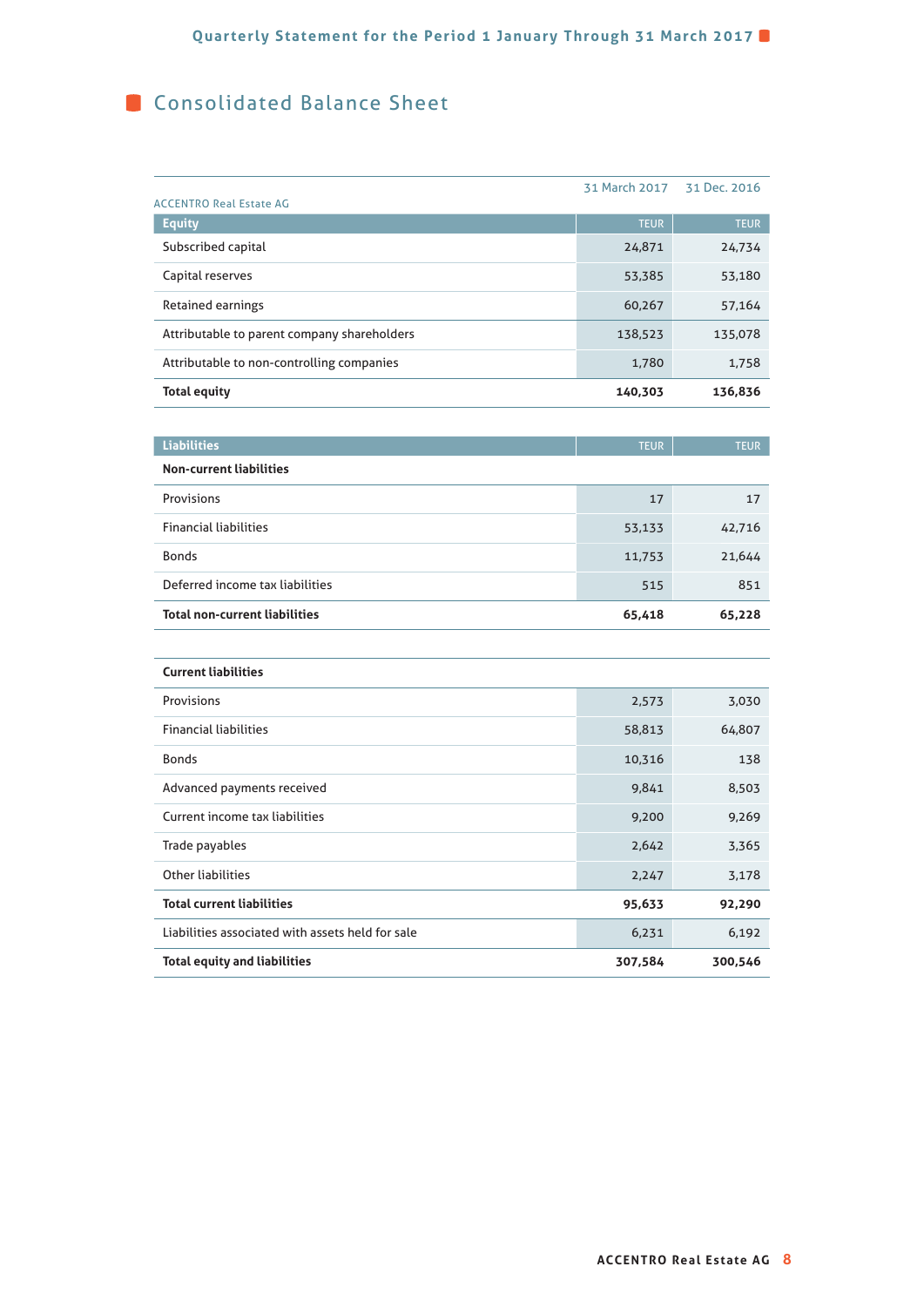# **Consolidated Income Statement**

| <b>ACCENTRO Real Estate AG</b>                                                          | First Quarter 2017<br>01 Jan. 2017-<br>31 March 2017 | First Quarter 2016<br>01 Jan. 2016-<br>31 March 2016 |
|-----------------------------------------------------------------------------------------|------------------------------------------------------|------------------------------------------------------|
|                                                                                         | <b>TEUR</b>                                          | <b>TEUR</b>                                          |
| Revenues from sales of inventory property                                               | 18,495                                               | 18,470                                               |
| Expenses from sales of inventory property                                               | $-14,129$                                            | $-13,094$                                            |
| Capital gains from inventory property                                                   | 4,366                                                | 5,376                                                |
| Letting revenues                                                                        | 1,943                                                | 1,751                                                |
| Letting expenses                                                                        | $-450$                                               | $-433$                                               |
| Net rental income                                                                       | 1,492                                                | 1,318                                                |
| Revenues from services                                                                  | 352                                                  | 299                                                  |
| <b>Expenses from services</b>                                                           | $-218$                                               | $-181$                                               |
| Net service income                                                                      | 135                                                  | 118                                                  |
| Other operating income                                                                  | 599                                                  | 319                                                  |
| <b>Gross profit or loss</b>                                                             | 6,593                                                | 7,131                                                |
| Total payroll and benefit costs                                                         | $-682$                                               | $-561$                                               |
| Depreciation and amortisation of intangible assets and<br>property, plant and equipment | $-27$                                                | $-27$                                                |
| Impairments of inventories and accounts receivable                                      | 0                                                    | -4                                                   |
| Other operating expenses                                                                | $-1,006$                                             | $-576$                                               |
| <b>EBIT</b> (earnings before interest and income taxes)                                 | 4,878                                                | 5,962                                                |
| Net income from associates                                                              |                                                      | 9                                                    |
| Other income from investments                                                           |                                                      | 0                                                    |
| Interest income                                                                         | 149                                                  | 75                                                   |
| Interest expenses                                                                       | $-2,031$                                             | $-1,725$                                             |
| Net interest income                                                                     | $-1,882$                                             | -1,650                                               |
| <b>EBT</b> (earnings before income taxes)                                               | 2,996                                                | 4,320                                                |
| Income taxes                                                                            | -35                                                  | $-1,684$                                             |
| Consolidated income from continuing operation                                           | 2,961                                                | 2,636                                                |
| Earnings after taxes of discontinued operation                                          | 163                                                  | $-423$                                               |
| <b>Discontinued operation</b>                                                           | 163                                                  | -423                                                 |
| <b>Consolidated income</b>                                                              | 3,124                                                | 2,213                                                |
| thereof attributable to non-controlling interests                                       | 22                                                   | $-6$                                                 |
| thereof attributable to shareholders of the parent company                              | 3,103                                                | 2,219                                                |

Continued on page 10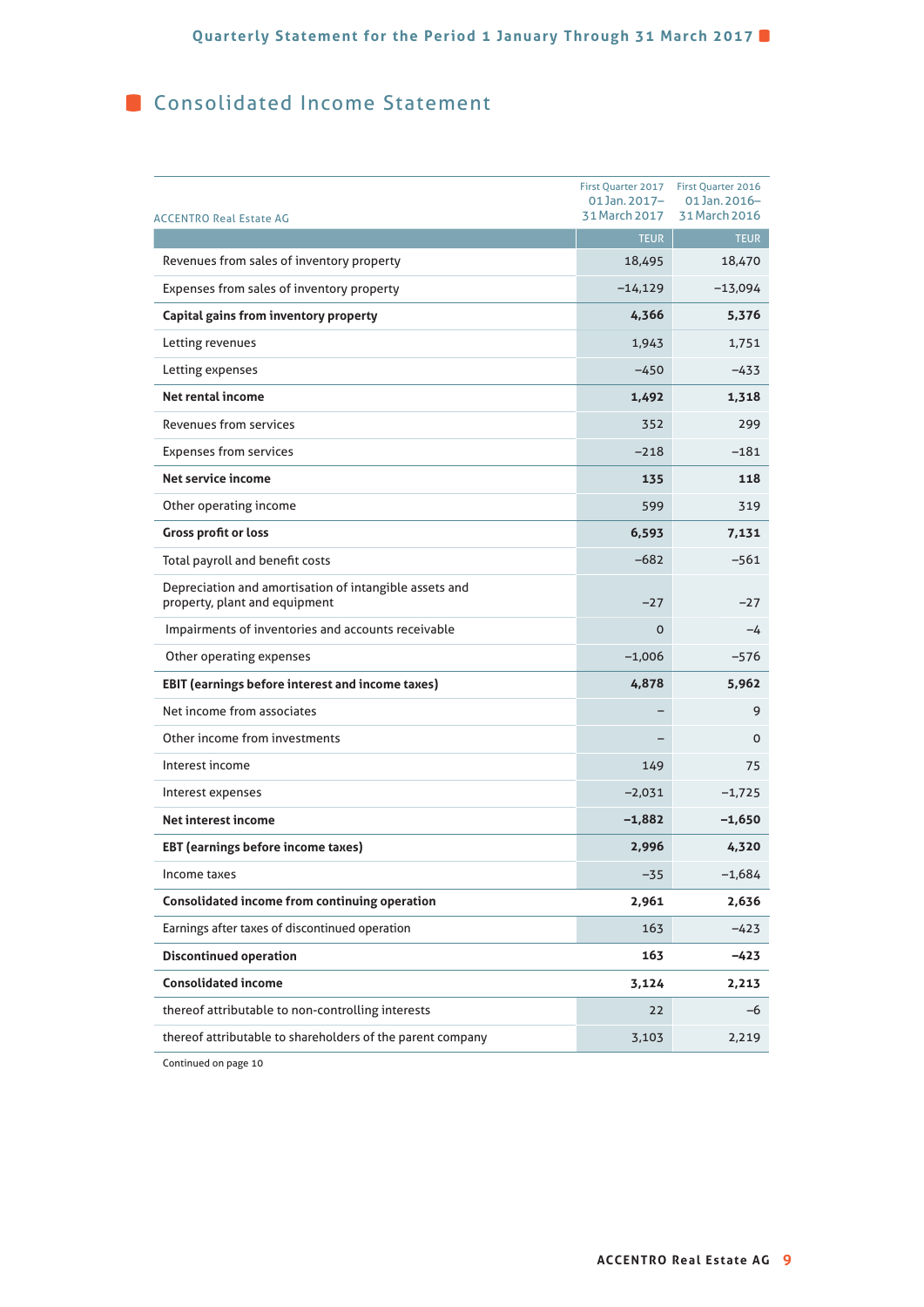# **Consolidated Income Statement**

Continued from page 9

| <b>ACCENTRO Real Estate AG</b>                                                     | First Quarter 2017<br>01 Jan. 2017- | <b>First Quarter 2016</b><br>$01$ Jan. $2016-$<br>31 March 2017 31 March 2016 |
|------------------------------------------------------------------------------------|-------------------------------------|-------------------------------------------------------------------------------|
|                                                                                    | <b>EUR</b>                          | <b>EUR</b>                                                                    |
| Earnings per share (comprehensive income)                                          |                                     |                                                                               |
| Basic net income per share<br>(24,871,295 shares; prior year: 24,682,500 shares)   | 0.13                                | 0.09                                                                          |
| Diluted net income per share<br>(29,912,021 shares; prior year: 30,074,000 shares) | 0.10                                | 0.08                                                                          |
| Earnings per share (continuing operation)                                          |                                     |                                                                               |
| Basic net income per share<br>(24,871,295 shares; prior year: 24,682,500 shares)   | 0.12                                | 0.11                                                                          |
| Diluted net income per share<br>(29,912,021 shares; prior year: 30,074,000 shares) | 0.09                                | 0.09                                                                          |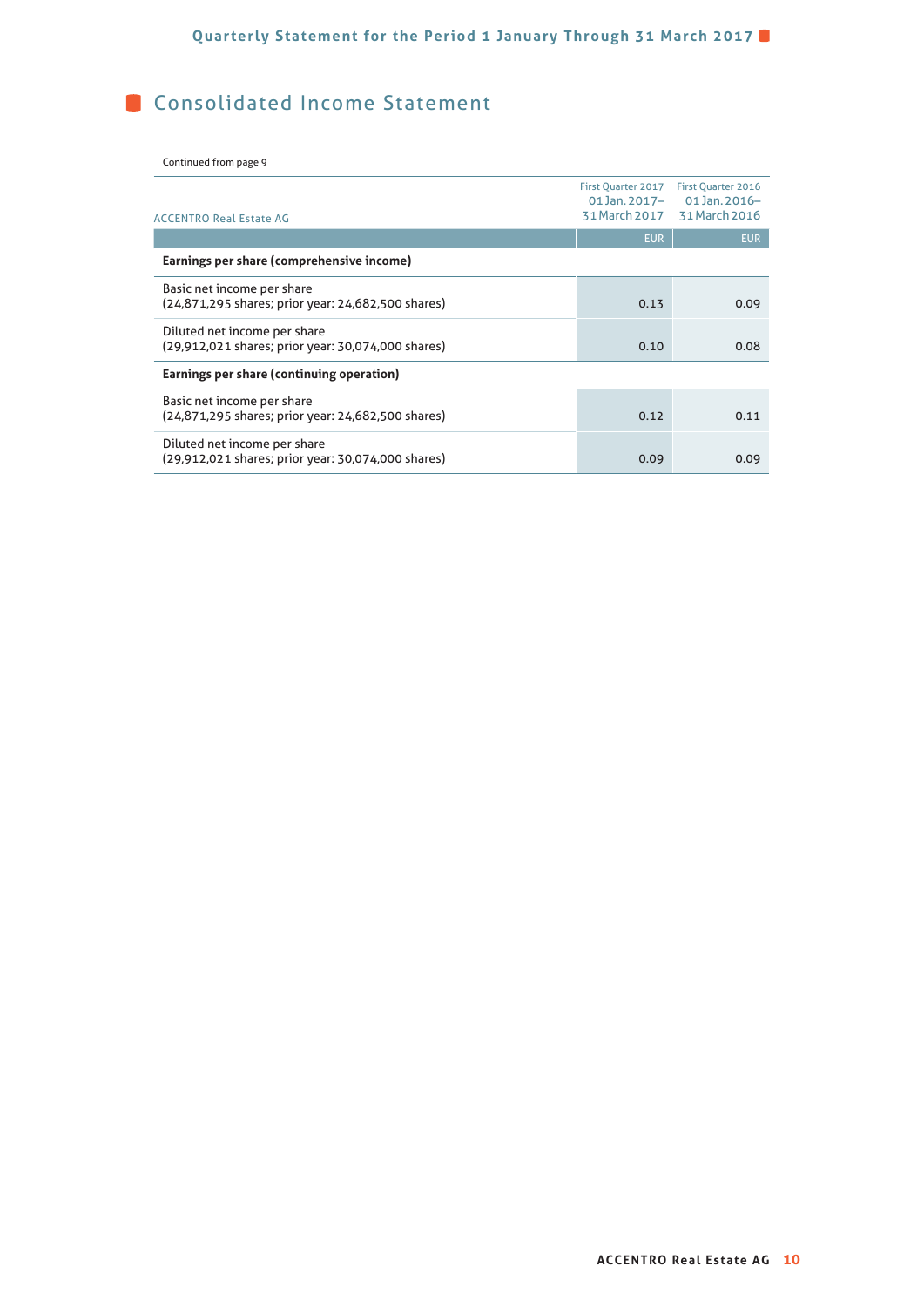**Consolidated Cash Flow Statement** 

| First Quarter 2017<br>$01$ Jan. $2017-$<br>31 March 2017<br>ACCENTRO Real Estate AG |                                                                                                                                  |             |             |
|-------------------------------------------------------------------------------------|----------------------------------------------------------------------------------------------------------------------------------|-------------|-------------|
|                                                                                     |                                                                                                                                  | <b>TEUR</b> | <b>TEUR</b> |
|                                                                                     | Consolidated income (continuing and discontinued operations)                                                                     | 3,120       | 2,213       |
| +                                                                                   | Depreciation/amortisation of non-current assets                                                                                  | 27          | 27          |
|                                                                                     | -/+ Net income from associates carried at equity/investment income                                                               | $-120$      | $-9$        |
|                                                                                     | +/- Increase/decrease in provisions                                                                                              | 757         | 5           |
|                                                                                     | +/- Changes in the fair value of investment property                                                                             | 0           | 4           |
|                                                                                     | +/- Other non-cash expenses/income                                                                                               | $-405$      | 3,050       |
|                                                                                     | -/+ Gains/losses from the disposal of non-current assets                                                                         | 0           | 0           |
|                                                                                     | $-$ /+ Increase/decrease in trade receivables and other assets that are not<br>attributable to investing or financing activities | $-230$      | $-1,708$    |
|                                                                                     | +/- Increase/decrease in trade payables and other liabilities that are not<br>attributable to investing or financing activities  | $-208$      | $-1,450$    |
|                                                                                     | -/+ Income from disposal of investment property                                                                                  | 41          | $-53$       |
|                                                                                     | -/+ Gains/losses from disposals of subsidiaries                                                                                  | $\Omega$    | $-275$      |
|                                                                                     | +/- Other income tax payments                                                                                                    | $-141$      | $-10$       |
| Ξ                                                                                   | Operating cash flow before de-/reinvestment in trading assets<br>2,841                                                           |             | 1,794       |
|                                                                                     | -/+ Increase/decrease in inventories (trading properties)                                                                        | $-11,128$   | 6,000       |
| Ξ                                                                                   | <b>Cash flow from operating activities</b>                                                                                       | $-8,287$    | 7,794       |
|                                                                                     | thereof continuing operation                                                                                                     | -8,420      | 14,601      |
|                                                                                     | thereof discontinued operation                                                                                                   | 133         | $-6,807$    |
| ÷                                                                                   | Proceeds from disposal of investment property (less costs of disposal)                                                           | 3,500       | 9,337       |
| +                                                                                   | Changes in liabilities from advance payments received                                                                            | $\mathbf 0$ | 8,954       |
| +                                                                                   | Interest received                                                                                                                | 1           | $\mathbf 0$ |
|                                                                                     | Cash outflows for investments in intangible assets                                                                               | $\Omega$    | $-1$        |
|                                                                                     | Cash outflows for investments in property, plant and equipment                                                                   | $-41$       | $-15$       |
| -                                                                                   | Cash outflows for investments in investment properties                                                                           | $-161$      | $-650$      |
|                                                                                     | Cash outflows for investments in non-current assets                                                                              | $-137$      | $\mathbf 0$ |
| +                                                                                   | Payments-in from distributions for shares consolidated at equity                                                                 | 173         | 0           |
| Ξ                                                                                   | <b>Cash flow from investment activities</b>                                                                                      | 3,335       | 17,625      |
|                                                                                     | thereof continuing operation                                                                                                     | -4          | -16         |
|                                                                                     | thereof discontinued operation                                                                                                   | 3,339       | 17,641      |

Continued on page 12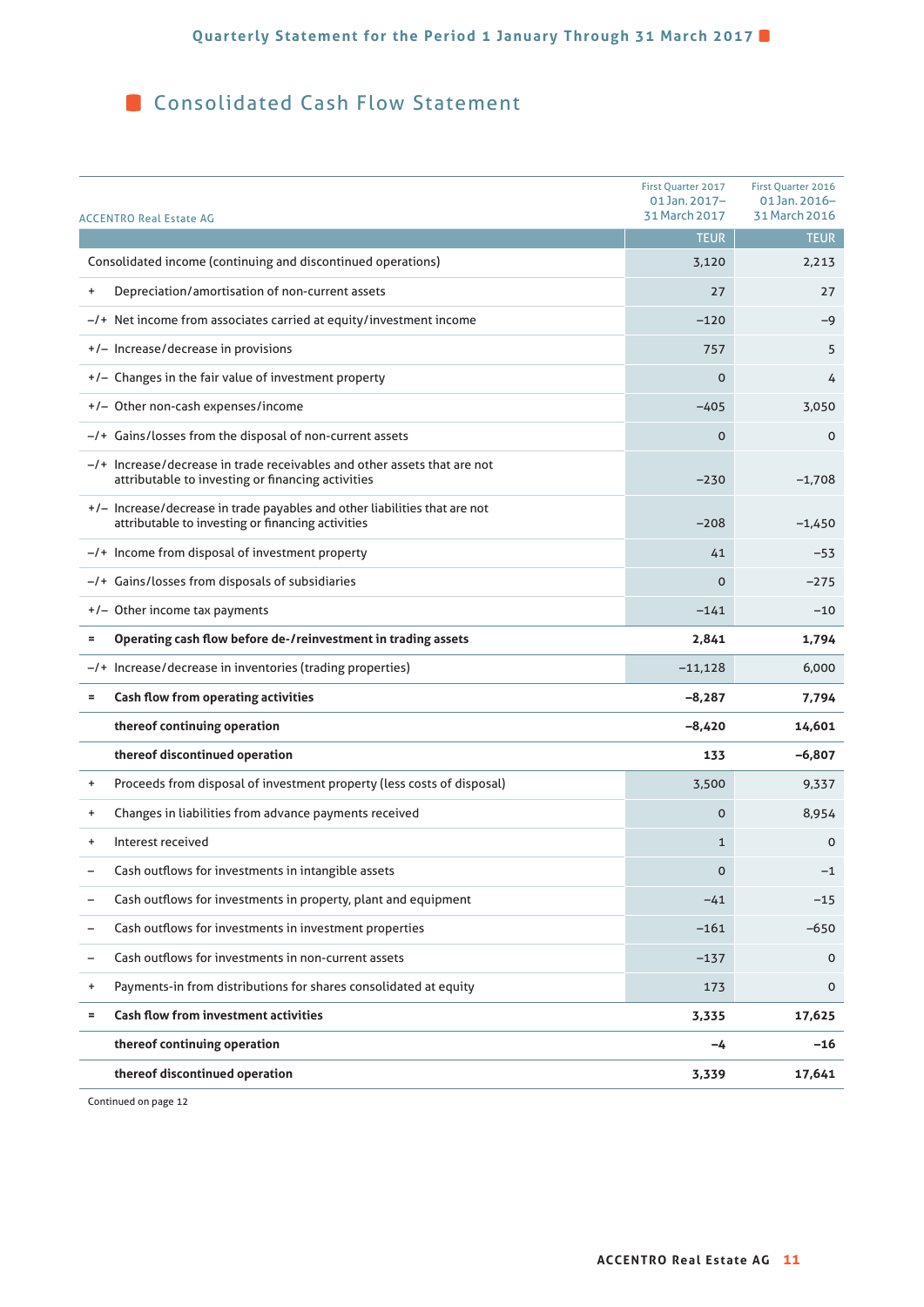# **Consolidated Cash Flow Statement**

#### Continued from page 11

|           | <b>ACCENTRO Real Estate AG</b>                                                          | First Ouarter 2017<br>$01$ Jan. $2017-$<br>31 March 2017 | <b>First Ouarter 2016</b><br>01 Jan. 2016-<br>31 March 2016 |
|-----------|-----------------------------------------------------------------------------------------|----------------------------------------------------------|-------------------------------------------------------------|
|           |                                                                                         | <b>TEUR</b>                                              | <b>TEUR</b>                                                 |
| +         | Payments from issuing bonds and raising (financial) loans                               | 14,558                                                   | 7,061                                                       |
|           | Repayment of bonds and (financial) loans                                                | $-10,465$                                                | $-17,462$                                                   |
| -         | Interest paid                                                                           | $-845$                                                   | $-869$                                                      |
| +         | Interest received                                                                       | $\Omega$                                                 | $\Omega$                                                    |
| +         | Repayment of loans granted                                                              | 87                                                       | $\mathbf 0$                                                 |
| $\equiv$  | <b>Cash flow from financing activities</b>                                              | 3,335                                                    | $-11,270$                                                   |
|           | thereof continuing operation                                                            | 3,206                                                    | $-11,588$                                                   |
|           | thereof discontinued operation                                                          | 129                                                      | 318                                                         |
|           | Net change in cash and cash equivalents                                                 | $-1,616$                                                 | 14,149                                                      |
| $\ddot{}$ | Increase in cash and cash equivalents from investments in fully consolidated companies  | $\Omega$                                                 | $\Omega$                                                    |
|           | Decrease in cash and cash equivalents from the disposal of fully consolidated companies | $\Omega$                                                 | $-23$                                                       |
| $\ddot{}$ | Cash and cash equivalents at the beginning of the period                                | 15,143                                                   | 6,981                                                       |
| Ξ         | Cash and cash equivalents at the end of the period                                      | 13,527                                                   | 21,107                                                      |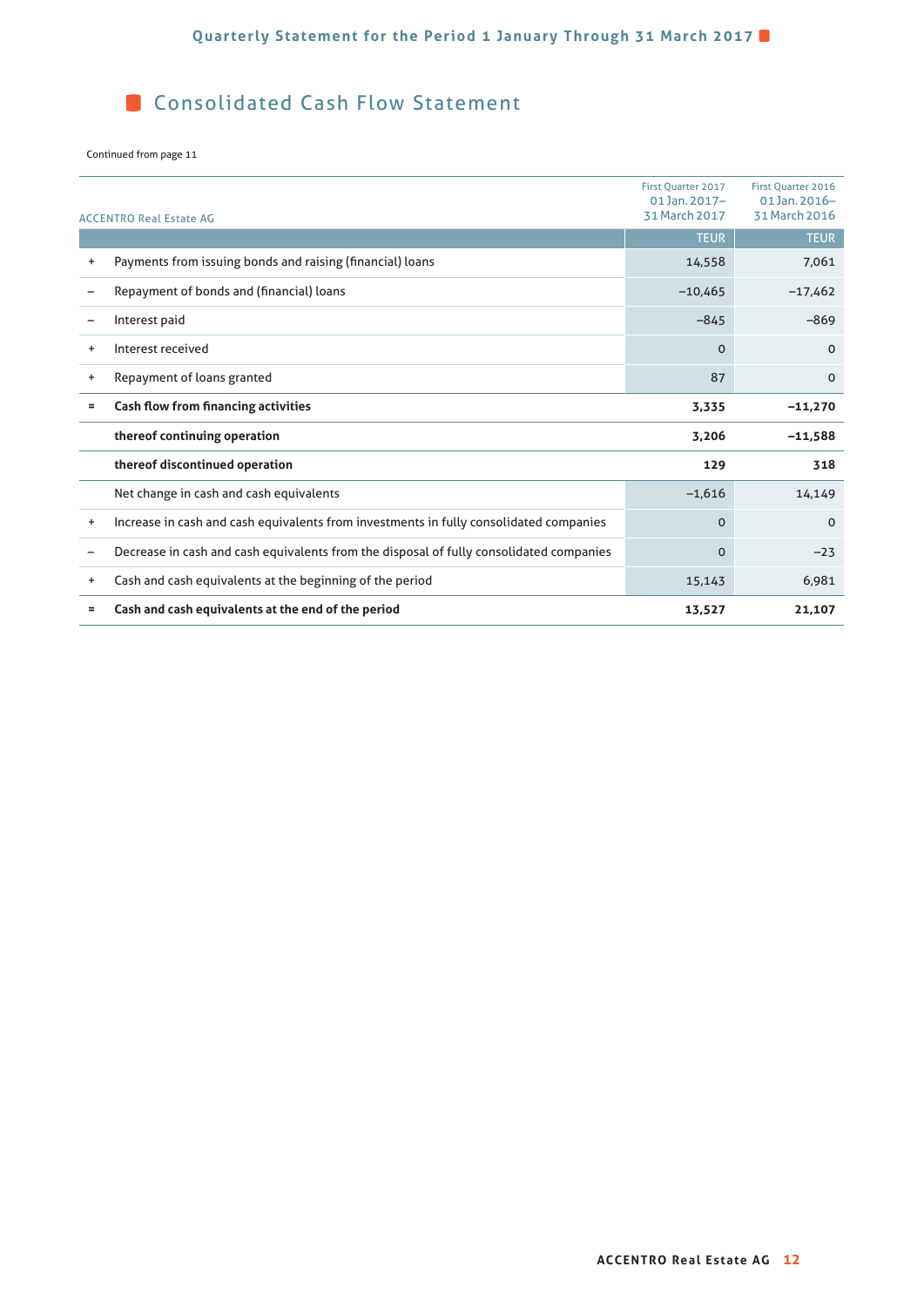**Consolidated Statement of Changes in Equity** 

## **for the Period from 1 January to 31 March 2017**

| <b>ACCENTRO Real Estate AG</b>                                                      | Subscribed<br>capital | Capital<br>reserve | Retained<br>earnings | Interests<br>held by non-<br>controlling<br>companies | <b>Total</b> |
|-------------------------------------------------------------------------------------|-----------------------|--------------------|----------------------|-------------------------------------------------------|--------------|
|                                                                                     | <b>TEUR</b>           | <b>TEUR</b>        | <b>TEUR</b>          | <b>TEUR</b>                                           | <b>TEUR</b>  |
| As of 1 January 2017                                                                | 24,734                | 53,180             | 57,164               | 1,758                                                 | 136,836      |
| Consolidated income                                                                 |                       |                    | 3,103                | 22                                                    | 3,124        |
| Other comprehensive income                                                          | -                     |                    | 0                    | $\Omega$                                              | $\Omega$     |
| Total consolidated income                                                           |                       |                    | 3,103                | 22                                                    | 3,124        |
| Change in non-controlling interests from<br>additions to the scope of consolidation |                       |                    | -                    |                                                       |              |
| Disposal of non-controlling interests                                               |                       |                    | 4                    |                                                       | 4            |
| Convertible bonds converted                                                         | 137                   | 206                | $\qquad \qquad$      | -                                                     | 343          |
| As of 31 March 2017*                                                                | 24,871                | 53,386             | 60,271               | 1,780                                                 | 140,307      |

\* Adding the values of the individual line items may result in slight diff erences compared to the sum totals posted.

# **Consolidated Statement of Changes in Equity**

#### **for the Period from 1 January to 31 March 2016**

| <b>ACCENTRO Real Estate AG</b>       | Subscribed<br>capital | Capital<br>reserve | Retained<br>earnings | Interests<br>held by non-<br>controlling<br>companies | <b>Total</b> |
|--------------------------------------|-----------------------|--------------------|----------------------|-------------------------------------------------------|--------------|
|                                      | <b>TEUR</b>           | <b>TEUR</b>        | <b>TEUR</b>          | <b>TEUR</b>                                           | <b>TEUR</b>  |
| As of 1 January 2016                 | 24,678                | 53,095             | 30,873               | 595                                                   | 109,241      |
| Consolidated income                  |                       |                    | 2,219                | $-6$                                                  | 2,213        |
| Other comprehensive income           |                       |                    | 0                    | $\Omega$                                              | $\Omega$     |
| Total consolidated income            | -                     |                    | 2,219                | $-6$                                                  | 2,213        |
| Changes in non-controlling interests | -                     | -                  | $\Omega$             | $\Omega$                                              | $\Omega$     |
| Convertible bonds converted          | 4                     | 6                  | -                    |                                                       | 11           |
| As of 31 March 2016*                 | 24,683                | 53,102             | 33,091               | 590                                                   | 111,465      |

\* Adding the values of the individual line items may result in slight differences compared to the sum totals posted.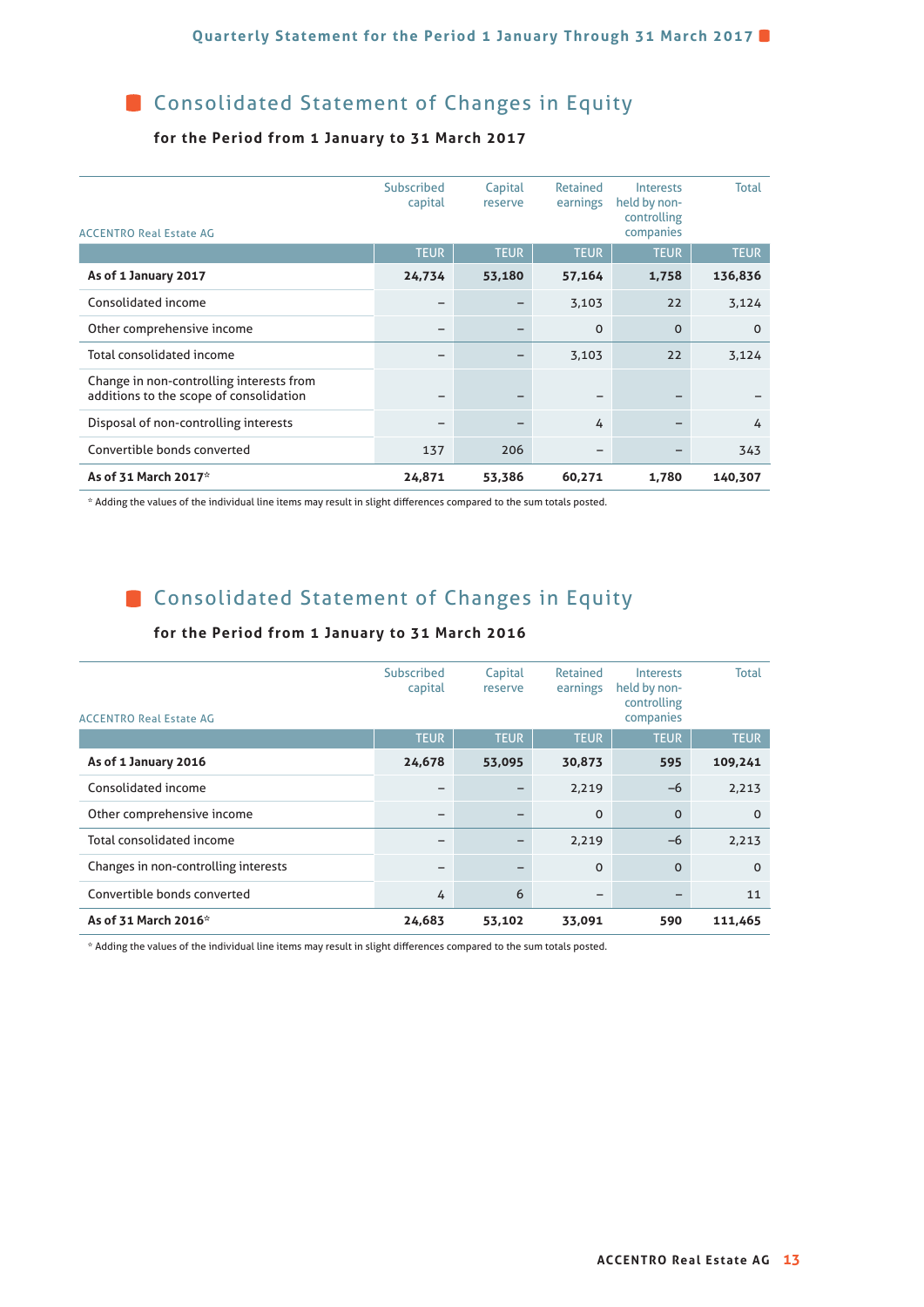# **The ACCENTRO Real Estate AG Share**

**Earnings per Share**

The 2014/2019 convertible bond issued during the 2013/14 financial year implied a residual 5,339,675 conversion rights as of 31 December 2016, entitling the bearer to one ACCENTRO Real Estate AG share each, which could dilute the earnings per share. The maturity of less than one year has created a dilution effect.

During the first three months of the 2017 financial year, a total of 137,264 convertible bonds from the 2014/2019 convertible bond were converted into one share in ACCENTRO Real Estate AG each. The convertible bond accounts for TEUR 11,753 out of the book value of the bond liabilities.

Compared to the prior-year period, the earnings per share for the first three months of the 2017 financial year present themselves as follows:

|                                | 3 months 2017 | 3 months 2016 |
|--------------------------------|---------------|---------------|
|                                | <b>EUR</b>    | <b>EUR</b>    |
| Comprehensive income - basic   | 0.13          | 0.09          |
| Comprehensive income - diluted | 0.10          | 0.08          |
| Continuing operation - basic   | 0.12          | 0.11          |
| Continuing operation - diluted | 0.09          | 0.09          |

## **ACCENTRO Share Price Performance from 1 January to 31 March 2017**

Starting out at EUR 7.39 on the first trading day of 2017, the share price rose to EUR 12.05 by 27 January 2017 after gaining 63.1%. On the last trading day of the first quarter of 2017, the share price closed at EUR 10.34 which represents EUR 257,169,190 in market capitalisation.

The average daily trading volume (Xetra) of ACCENTRO stock during the first quarter of 2017 was 13,457 units (prior-year quarter: 16,740 units).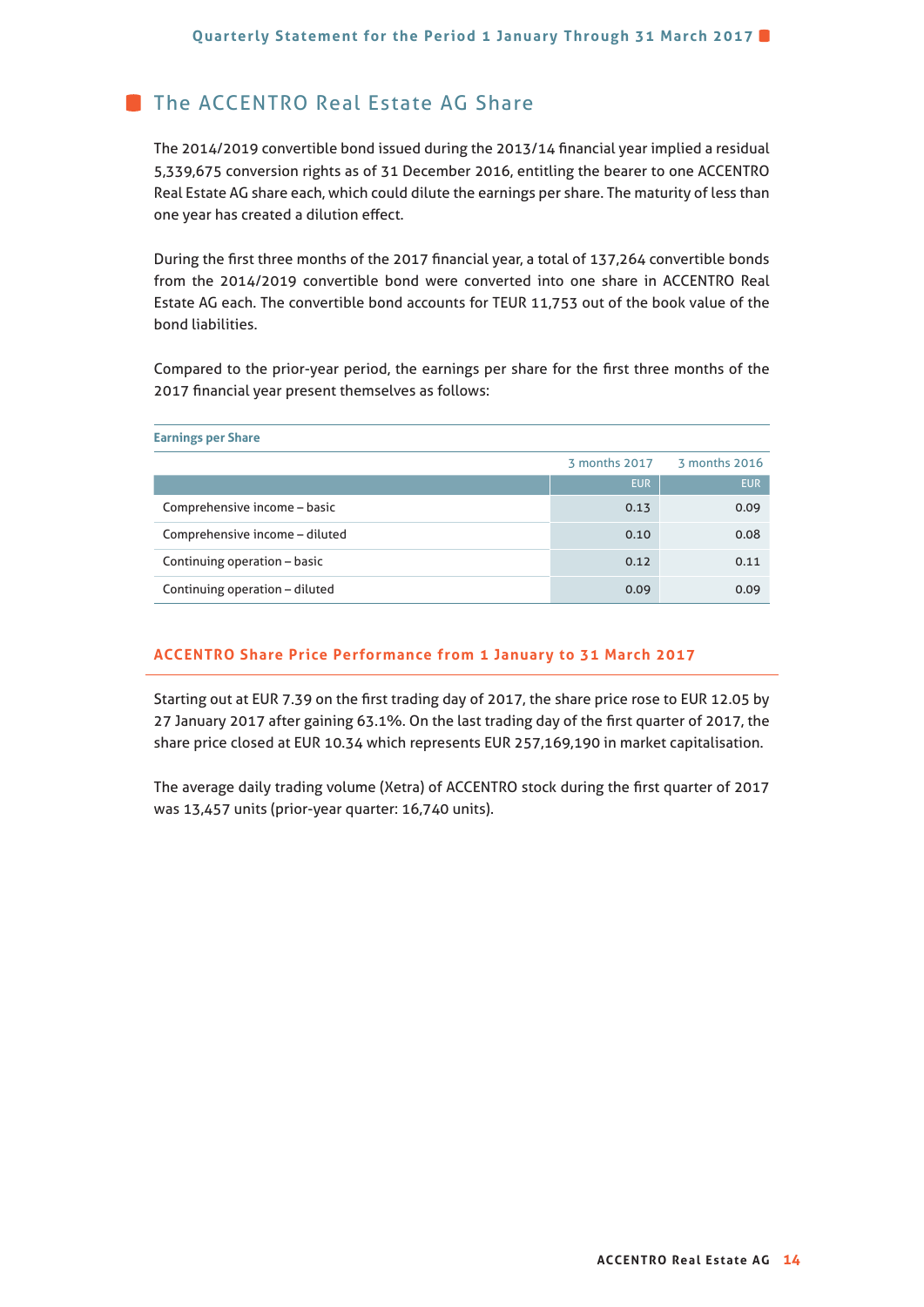#### **Quarterly Statement for the Period 1 January Through 31 March 2017**



ACCENTRO share price development from 1 January to 31 March 2017

## **Shareholder Structure**

The number of ACCENTRO Real Estate AG shares in circulation had slightly increased to a total of 24,871,295 no-par value bearer shares by the end of the reporting period (31 March 2017) because some holders of the 6.25% convertible bond 2014/2019 (ISIN DE000A1YC4S6, WKN A1YC4S) converted their bonds.

The shares are held to 86.30% by ADLER Real Estate AG, while 13.70% of them are held in free float.

#### **The ACCENTRO Share at a Glance**

| Stock market segment                          | <b>Prime Standard</b> |
|-----------------------------------------------|-----------------------|
| <b>ISIN</b>                                   | DE000A0KFKB3          |
| <b>German Securities Code Number (WKN)</b>    | <b>AOKFKB</b>         |
| Number of shares on 31 March 2017             | 24,871,295            |
| Free float                                    | 13.70%                |
| Highest price (1 January 2017-31 March 2017)* | <b>EUR 12.05</b>      |
| Lowest price (1 January 2017-31 March 2017)*  | <b>EUR 7.34</b>       |
| Closing price on 31 March 2017*               | EUR 10.34             |
| Market capitalisation at 31 March 2017*       | EUR 257,169,190       |

\* Closing prices in Xetra trading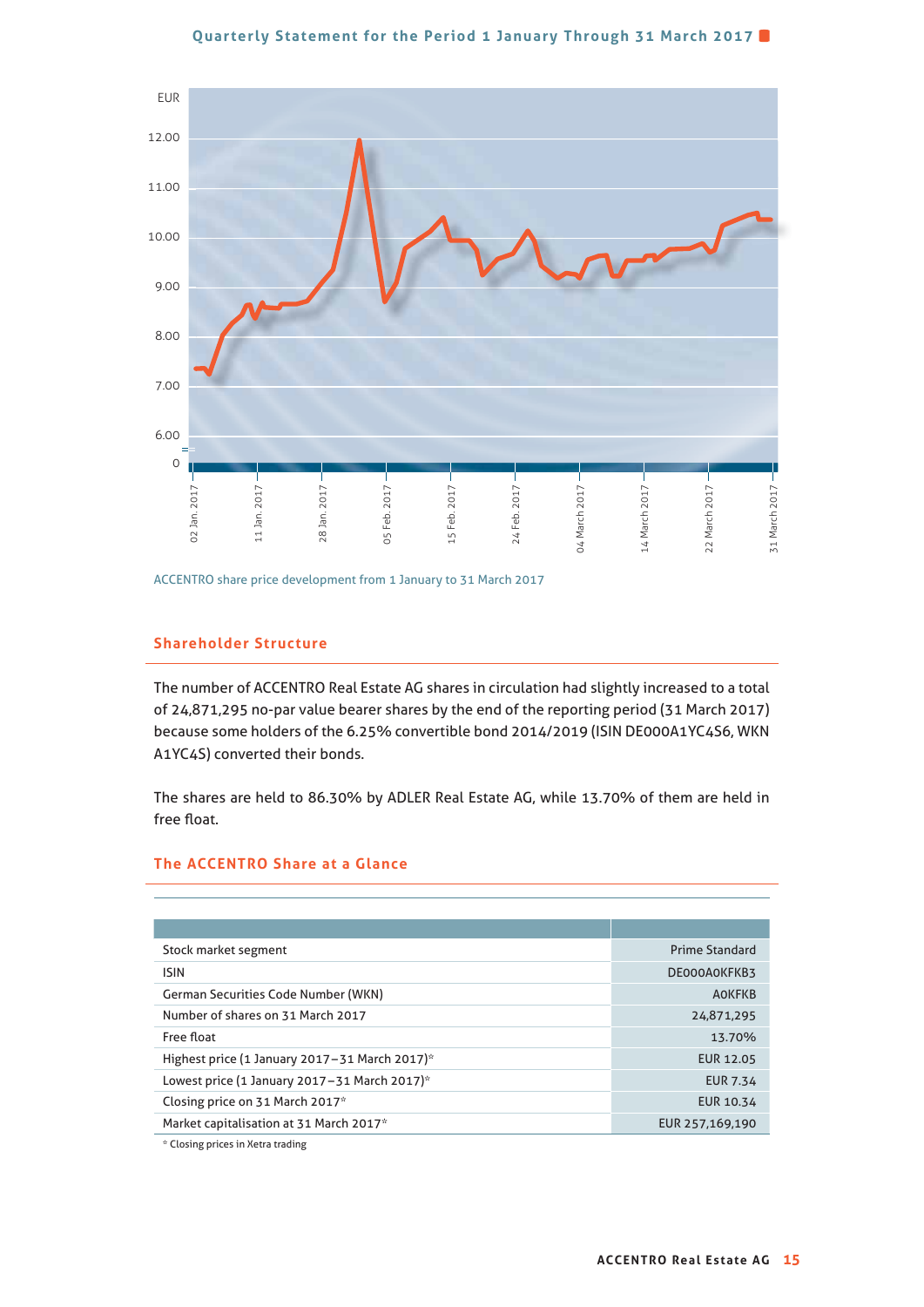## **Financial Calendar**

#### **2017**

| 15 May 2017           | Annual General Meeting                                                 |
|-----------------------|------------------------------------------------------------------------|
| <b>11 August 2017</b> | Half-Year Financial Report 2017                                        |
| 10 November 2017      | Quarterly Statement for the period 1 January through 30 September 2017 |

All dates are provisional. For the final dates, please check our website www.accentro.ag.

## **Forward-looking Statements**

This interim report contains specific forward-looking statements. A forward-looking statement is any statement that does not relate to historical facts and events. This applies, in particular, to statements relating to future financial earning capacity, plans and expectations with respect to the business and management of ACCENTRO Real Estate AG, growth, profitability and the general economic and regulatory conditions and other factors to which ACCENTRO Real Estate AG is exposed.

Forward-looking statements are based on current estimates and assumptions made by the company to the best of its knowledge. Such forward-looking statements are based on assumptions and are subject to risks, uncertainties and other factors that may cause the actual results including the net asset, financial and earnings situation of ACCENTRO Real Estate AG to differ materially from or disappoint expectations expressed or implied by these statements. The business activities of ACCENTRO Real Estate AG are subject to a number of risks and uncertainties that may also cause a forward-looking statement, estimate or prediction to become inaccurate.

This translation of the original German version of the Quarterly Statement of ACCENTRO Real Estate AG for the first three months of the 2017 financial year has been prepared for the convenience of our English-speaking shareholders.

The German version is authoritative.

Our financial reports are also available as downloads at www.accentro.ag or may be requested free of charge by writing to ACCENTRO Real Estate AG, Uhlandstr. 165, 10719 Berlin, Germany.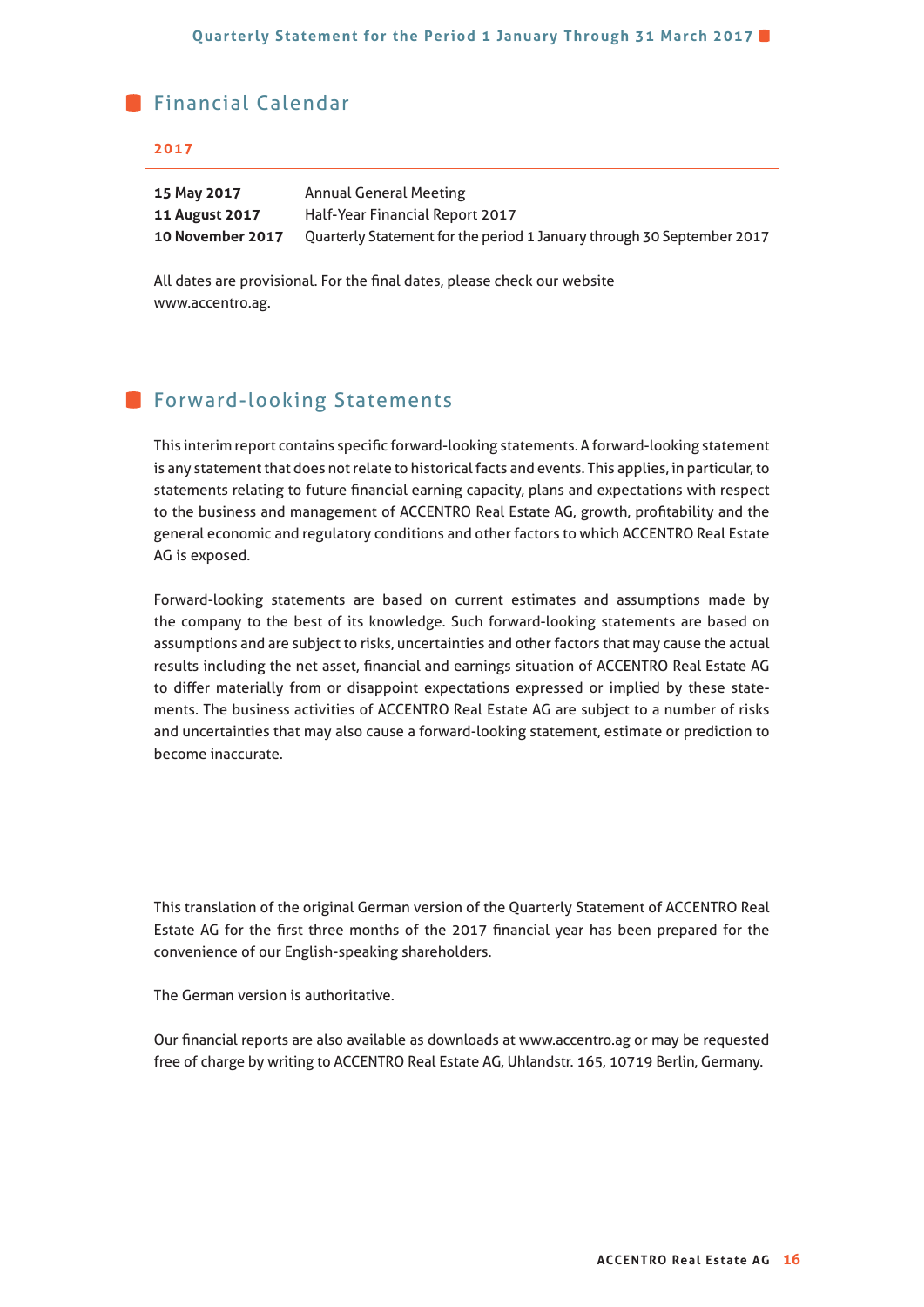



ACCENTRO Real Estate AG Uhlandstr. 165 10719 Berlin, Germany Phone: +49 (0)30 887 181 - 0 Telefax: +49 (0)30 887 181 - 11 E-Mail: mail@accentro.ag Home: www.accentro.ag

#### **Management Board**

Jacopo Mingazzini

#### **Chairman of the Supervisory Board**

Axel Harloff, Hamburg

#### **Contact**

ACCENTRO Real Estate AG Investor & Public Relations Phone: +49 (0)30 887 181 - 799 Telefax: +49 (0)30 887 181 - 779 E-Mail: ir@accentro.ag

## **Concept, Editing, Layout**

Goldmund Kommunikation, Berlin www.goldmund-kommunikation.de